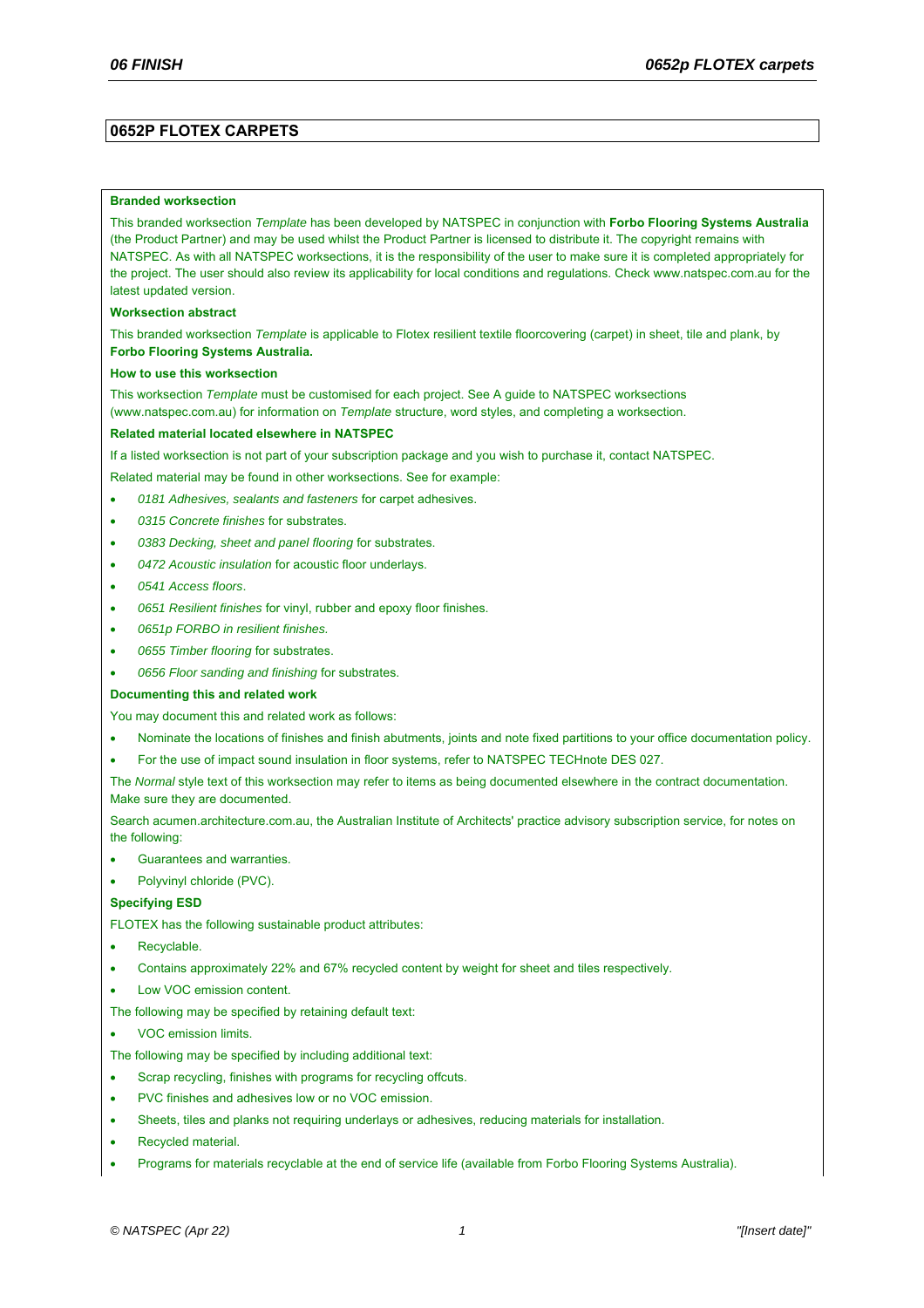Regular cleaning & periodical maintenance program (provided by Forbo Flooring Systems Australia) to increase material life expectancy and reduce chemical use, improving user health and comfort.

Refer to NATSPEC TECHreport TR 01 on specifying ESD.

# **1 GENERAL**

Forbo Flooring Systems is a global manufacturer of premium commercial and residential floor coverings. All materials are designed, engineered, and manufactured within our own 100% green energy European facilities. An extensive and attractive range of environmentally friendly linoleum, high-quality vinyl flooring & LVT, entrance flooring systems, carpet tiles, needlefelt and Flotex flocked flooring is provided globally through our local service and distribution operations.

### **1.1 RESPONSIBILITIES**

### **General**

Requirement: Provide FLOTEX resilient textile floor coverings and underlay by FORBO to substrates, as documented.

*Documented* is defined in *0171 General requirements* as meaning contained in the contract documents.

#### **1.2 COMPANY CONTACTS**

#### **FORBO Flooring Systems technical contacts**

Website: www.forbo.com/flooring/en-au/contact-us/

### **1.3 CROSS REFERENCES**

#### **General**

Requirement: Conform to the following:

- *0171 General requirements*.

*0171 General requirements* contains umbrella requirements for all building and services worksections.

List the worksections cross referenced by this worksection. *0171 General requirements* references the *018 Common requirements* subgroup of worksections. It is not necessary to repeat them here. However, you may also wish to direct the contractor to other worksections where there may be work that is closely associated with this work.

NATSPEC uses generic worksection titles, whether or not there are branded equivalents. If you use a branded worksection, change the cross reference here.

### **1.4 STANDARDS**

#### **General**

Installation: To AS 1884.

**Slip resistance** 

Classification: To AS 4586.

See NATSPEC TECHnote DES 001 on slip resistance performance.

## **1.5 MANUFACTURER'S DOCUMENTS**

#### **Technical manuals**

General information: www.forbo.com/flooring/en-au/products/flotex-flocked-flooring/cos2hx Technical data: www.forbo.com/flooring/en-au/downloads/textile/p2x2jq

### **1.6 INTERPRETATION**

#### **Abbreviations**

General: For the purposes of this worksection, the following abbreviations apply:

- VOC: Volatile Organic Compound.

Edit the **Abbreviations** subclause to suit the project or delete, if not required. List alphabetically.

### **Definitions**

General: For the purposes of this worksection the definitions given in AS 1884 and the following apply:

- Acoustic underlay: A resilient material laid between the subfloor and the flooring material to provide sound isolation.
- Flotex (Flock Textiles): A waterproof hard wearing carpet-like textile with a resilient base.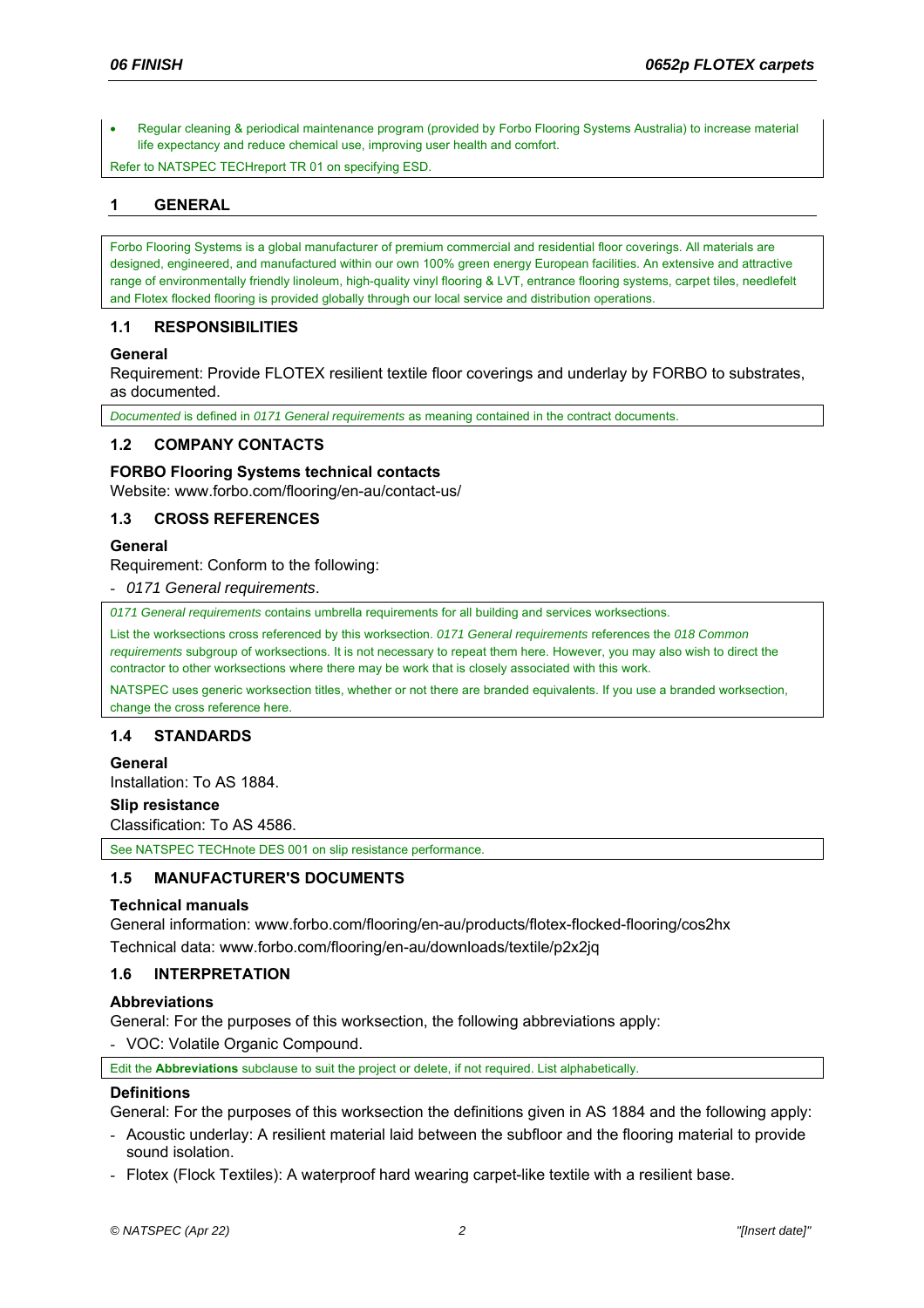- For use within education, health, aged care, retail. It is an hygienic, 100% waterproof and easy to clean floor covering, without any of the drawbacks of traditional textile floor covering. It has a velour like surface that is comfortable to walk on, warm underfoot and with excellent slip resistant and acoustic properties.
- Substrate: The surface to which a material or product is applied.
- Underlay: A non-structural layer of rubber, cork, plywood or in situ levelling compound to provide a smooth and flat surface for flooring installation. Rubber and cork underlays have acoustic sound absorbing properties.

Edit the **Definitions** subclause to suit the project or delete if not required. List alphabetically.

# **1.7 SUBMISSIONS**

# **Fire performance**

Fire hazard properties: Submit evidence of conformity to PRODUCTS, **FIRE PERFORMANCE**, **Fire hazard properties**.

## **Operation and maintenance manuals**

For major carpet installations. Delete if not required.

General: Submit FORBO's instructions for care and maintenance for each type of finish.

## **Products and materials**

Manufacturer's data: Submit FORBO's product data for each type of product and finish, and for its application in the project including the following, as appropriate:

- Thickness and width of sheet or size of tile or plank.
- Adhesive and jointing recommendations method.
- Resistance to wear, indentation, chemicals, light and fire.
- Flexibility and bending strength.

Type tests: Submit results as evidence of a successful type test, as follows:

Type tests are carried out off-site. However, submission of evidence of a successful type test may be called up here for requirements specified in SELECTIONS or PRODUCTS when there are no SELECTIONS.

- Slip resistance to AS 4586.

Evidence of delivery: Submit delivery docket as evidence of delivery of [complete/delete]

If evidence of delivery to site is required for particular products, consider including this *Optional* style text by changing to *Normal* style.

# **Samples**

General: Submit labelled production run samples demonstrating the range of colour, pattern or texture of the product.

Minimum size per sample:

- Sheet: 450 x 450 mm.
- Tiles: A whole tile or 0.09  $m^2$ , whichever is the greater.
- Planks: A whole plank.
- Underlay: Submit one labelled sample at least 600 x 600 mm.

Identification: Label each sample, with brand, product name, and manufacturer's code reference Sample panels: Provide sample panels as follows:

Location: [complete/delete]

Size (mm): [complete/delete]

Call for sample panels only when large areas are specified. Delete if not required.

Trial set-out: Prepare a trial set-out before fixing.

### **Shop drawings**

General: Submit a floor covering plan to a scale that best describes the detail, showing the layout and arrangement of the sheet, tile and plank flooring.

A floor covering plan of textile floor coverings is required by the purchaser for both commercial and residential applications.

### **Subcontractors**

General: Submit names and contact details of proposed suppliers and installers.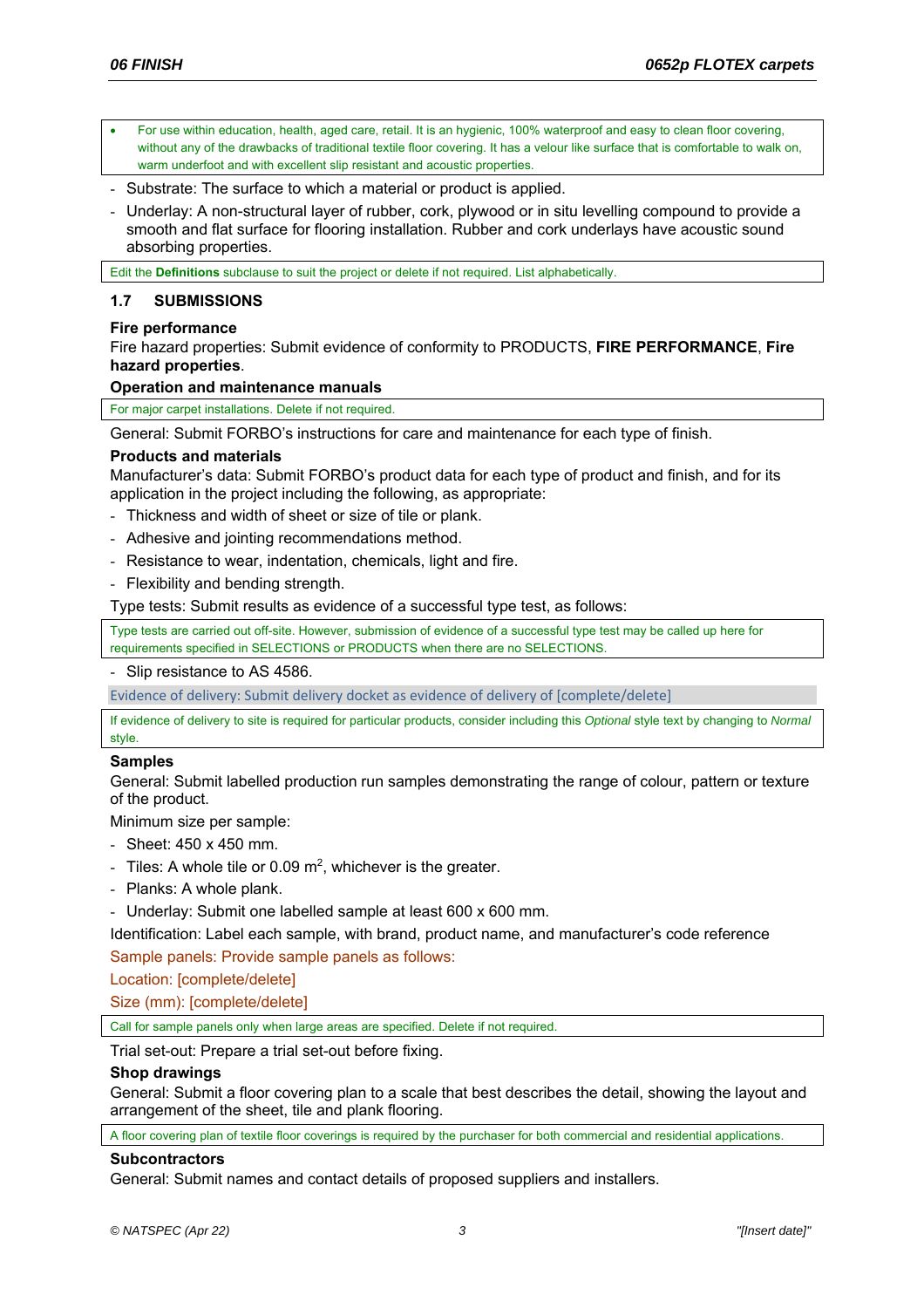Delete if supplier/installer details are not required. Contact Forbo Flooring Systems Australia for preferred installers.

Substrate acceptance: Submit evidence of installer's acceptance of the subfloor/substrate before starting installation.

## **Tests**

Site tests: Submit results, as follows:

- Site slip resistance test of completed installations.
- Surface pH test.
- Subfloor moisture content test.

Detail the tests required in **PRODUCTS** or **EXECUTION**, as appropriate, and list the submissions required here.

## **Warranties**

Requirement: Submit warranties to **COMPLETION**, **Warranties**.

# **1.8 INSPECTION**

## **Notice**

Inspection: Give notice so that inspection may be made of the following:

- Substrate immediately before fixing floor covering and underlay.
- Trial set-outs before execution.
- Completed underlay, if any.
- Completed installation.

Amend to suit the project adding critical stage inspections required.

**Hold points**, if required, should be inserted here e.g. moisture content in concrete substrates.

# **2 PRODUCTS**

# **2.1 GENERAL**

# **Product substitution**

Other products: Conform to **SUBSTITUTIONS** in *0171 General requirements*.

**SUBSTITUTIONS** in *0171 General requirements* sets out the submissions required if the contractor proposes alternative products. Refer also to NATSPEC TECHnote GEN 006 for more information on proprietary specification.

### **Storage and handling**

Requirement: Store and handle to FORBO's recommendations including:

- Store sheet rolls standing up.
- Store packs of tiles and planks on a level and dry surface.

# **Product identification**

General: Marked to show the following:

- Manufacturer's identification.
- Product brand name.
- Product type.
- Quantity.
- Product reference code and batch number.
- Date of manufacture.

Edit the list to suit the project or delete if not required.

# **2.2 FIRE PERFORMANCE**

### **Fire hazard properties**

Critical radiant flux: Tested to AS ISO 9239.1. Critical radiant flux, as follows:

- Sheet: 9.0 kW/m2.
- Tile and plank: 8.4 kW/m2.
- Acoustic tile: >4.5 kW/m<sup>2</sup>.

Smoke development rate: Tested to AS ISO 9239.1. Smoke development rate, as follows: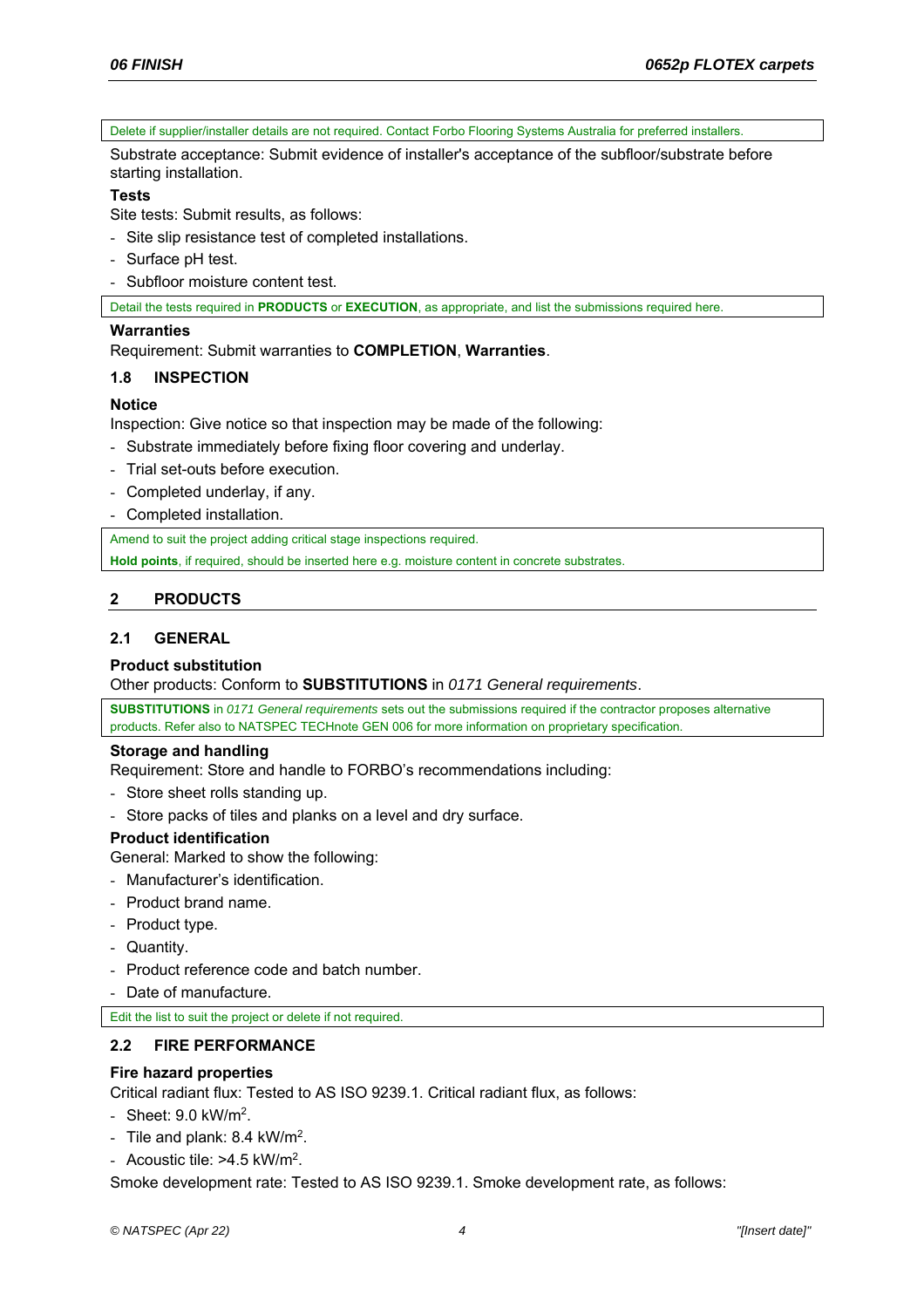- Sheet: 96 percent-minutes.
- Tile and plank: 270 percent-minutes.
- Acoustic tile: <750 percent-minutes.

Non-sprinklered buildings: The flooring finish must have maximum *smoke development rate* of 750 percent-minutes tested to AS ISO 9239.1.

Refer to NATSPEC TECHnote DES 020 for further information on fire hazard properties.

# **2.3 FORBO TEXTILE FLOOR COVERINGS**

## **Forbo Flotex**

Description: A carpet-like textile floor covering comprising a densely flocked surface of nylon 6.6 fibres bonded to an impervious and resilient closed-cell reinforced vinyl base.

Flotex combines the practicality of a resilient flooring with the slip resistant and acoustic properties usually associated with textiles. It is strong, hygienic and washable. It is available as sheet, tile or plank.

Application: Any commercial specification.

### **Antimicrobial, insect and stain resistance treatment**

Requirement: Not required.

Flotex is inert and requires no antimicrobial barrier, it is also 100% insect resistant. Flotex requires no treatment to improve stain resistance. The nylon 6.6 fibres with impervious base naturally repel soiling and is significantly stain resistant without the use of chemicals. Certified by the British Allergy Foundation.

## **Electrostatic propensity**

Maximum electrostatic propensity value: 2.0 kV at a relative humidity of 25% to AATCC TM 134.

May be required for projects over 5000 m<sup>2</sup> in area. This is important for preventing personal discomfort and equipment damage due to static electricity in floors where computers are located.

### **Slip resistance**

Classification: R12/P5.

#### **Total VOC**

Total VOC emission tested to ISO 10580:  $<$  0.5 mg/m<sup>2</sup>/h.

The maximum total VOC emission limit recommended by the Green Building Council of Australia (GBCA) is 0.5 mg/m<sup>2</sup>/h.

# **2.4 ENTRANCE MATTING**

### **Forbo Coral Entrance Matting**

Description: A vinyl backed heavy duty entrance matting for internal and external applications.

Coral collects walked in dirt and moisture at building entrances and in high use circulation areas. Available in tiles and sheets. Third party test results certify that Coral entrance matting should be at least 3 paces in length to remove up to 60% of dirt, but preferably 4.5 m in length, to remove up to 95% of dirt. (Certified test results are available on request from FORBO). Incorporating Coral entrance matting increases the Flotex warranty available, refer to **COMPLETION**, **Warranties**.

# **2.5 FORBO UNDERLAYS**

### **Sarlibase Acoustic**

Description: A resilient PVC acoustic underlay incorporating a glass fleece reinforcement and foam backing.

Thickness: 2 mm.

Sarlibase Acoustic provides additional acoustic performance by increasing sound reduction values. It also significantly improves shock absorption by  $70\%$ + (value = 19.7%) for use within indoor play areas.

### **Sarlibase TE**

Description: An impervious loose lay underlay consisting of a glass fibre scrim, a vinyl top surface with foam backing.

Thickness: 1.5 mm

Sarlibase TE is an impervious loose lay underlay for use over damp or contaminated subfloors.

### **Quickfit**

Description: A self-adhering, floating MDF board and foam substrate system.

Thickness: 11 mm, consisting of 7 mm cross-bonded boards and 4 mm impervious closed-core polypropylene foam.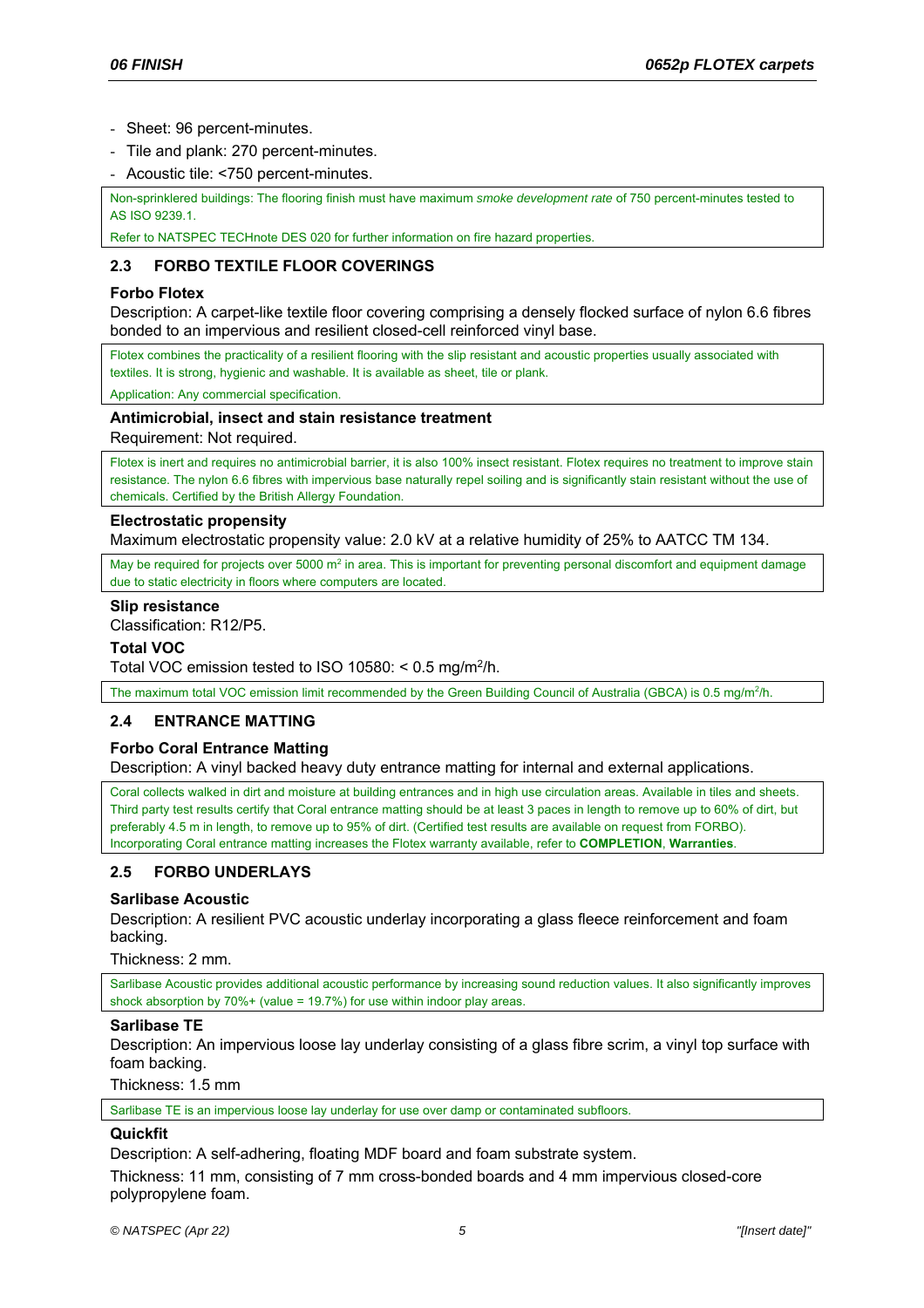Quickfit subfloor system is a loose lay system requiring little or no sub-floor preparation and provides its own moisture barrier. It can be overlaid onto heritage flooring to permanently protect it and can be used as an superior alternative to cementitious, hardwood ply, or fibreboard underlays. It provides additional acoustic performance (increased impact sound reduction) and shock absorption.

### **Corkment**

Description: A cork based acoustic underlay.

Corkment is an all-natural underlay providing impact sound reduction . Available in 2 mm and 3.2 mm thicknesses. Corkment provides increased acoustic performance without diminishing resilience or heavy traffic performance, especially where heavy trolleys are being deployed.

## **2.6 OTHER UNDERLAYS**

Traditional underlays may be necessary and should be considered in conjunction with Forbo Sub-floor solutions. Seek advice from Forbo for specific applications.

A thin cementitious type underlay may be used as an isolating barrier of known electrical resistance beneath antistatic or conductive flooring if required. Other special underlay systems are available for the reduction of impact noise. these may be laid directly on the substrate or over an isolation pad or board. An embedded reinforcing mat is usual. Consult manufacturer of underlay and Forbo for compatibility and installation requirements.

#### **Cementitious**

General Polymer modified cementitious smoothing and self-levelling compound.

Thickness: Minimum 3 mm.

Use to correct the substrate. Avoid a feather edge that may curl, by cutting back for a 3 mm minimum thickness. Delete if not required.

#### **Fibre cement underlay**

Standard: To AS/NZS 2908.2, Type B, category 2 minimum.

Thickness: Minimum 5 mm.

### **Wet process fibreboard (hardboard) underlay**

Standard: To AS/NZS 1859.4.

Classification: General purpose medium board, manufactured specifically as flooring underlay. Thickness: 5.5 mm.

### **2.7 MOISTURE BARRIER**

#### **FORBO moisture barrier**

Eurocol: Two-part water based epoxy sealer.

For use where Quickfit or Sarlibase TE underlays are not used and if testing to AS 1884 shows the moisture content of the substrate exceeds the requirements of AS 1884 or the flooring or adhesive manufacturer's recommendations. Forbo have a range of moisture barrier solutions through the Eurocol range. Delete if not required. See NATSPEC TECHnote DES 008 on the preparation of concrete substrates.

### **2.8 ADHESIVES**

AS 2455.1 requires the contractor and manufacturer to select the appropriate adhesive and manner of use for the installation. Ambient RH and building temperature, subfloor heating units and compounds present on the subfloor are considered. Subject to advice on suitability, adhesive fixing may be used to fix Flotex direct to concrete (but not timber) subfloors, or to hard underlays. This resists partial rucking of textile floor coverings subject to wheeled or heavy foot traffic. The peel-up method using PS1 tackifier-type adhesive has the advantage of easy removal. The permanent stick method is preferable given Flotex's high damage and stain resistance properties.

#### **FORBO adhesives**

Eurocol 540 Eurosafe Special: An acrylic liquid adhesive.

Provides a high initial grab for resilient sheet flooring.

Eurocol 640 Eurostar Special: A low emission acrylic liquid adhesive.

Provides a very low emission with a high initial grab for resilient sheet flooring sheet.

PS1 Tile Fix: A tackifier-type pressure sensitive, plasticiser resistant adhesive.

An adhesive for Flotex & Tessera Tiles/Planks allowing tiles to be peeled up and re-placed.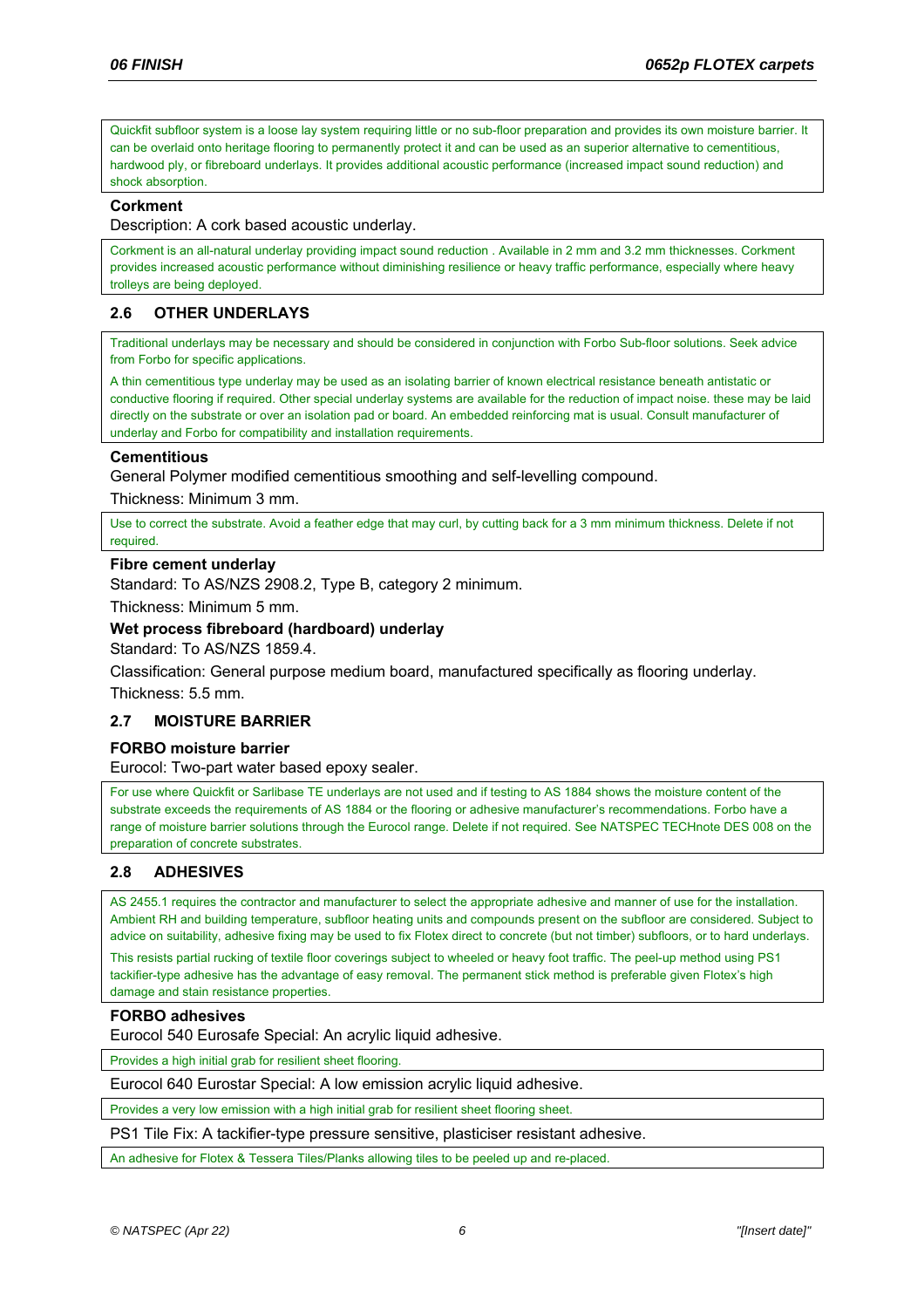# **3 EXECUTION**

## **3.1 GENERAL**

### **Subcontractors**

Requirement: Use specialist installers recommended by the material manufacturers.

Contact FORBO for recommended installers throughout Australia.

#### **Working environment**

General: Do not start work before the building is enclosed, wet work is complete and dry, overhead work is complete and good lighting is available. Protect adjoining surfaces.

Protection: Protect adjoining surfaces.

## **3.2 PREPARATION – FLOTEX SHEET**

### **Substrates**

General: To AS 1884 Section 3.

Where substrate conformance is difficult to achieve, use Forbo Quickfit sub-floor system to resolve flatness issues, moisture, surface contaminants and prior treatments, raised areas or ridges, cracks or gaps, pH problems, or to overlay existing timber flooring or where an existing floor (including heritage timber and tiles) must be protected.

### **Flotex sheet - Substrate tolerance table**

| <b>Property</b>            | Length of straightedge laid in<br>any direction | Max. deviation under the<br>straightedge |
|----------------------------|-------------------------------------------------|------------------------------------------|
| <b>Planeness</b>           | 2000 mm                                         | I4 mm                                    |
| Abrupt deviation tolerance | 150 mm                                          | $10.5$ mm                                |

Planeness tolerance class: Nominate Class A in the **Flatness tolerance class table** in *0315 Concrete finishes* and **TOLERANCES** in *0612 Cementitious toppings* for locations where resilient finishes are to be installed, as appropriate for the project. It is assumed smoothness and projection tolerance corrections form part of substrate preparation.

### **Concrete substrates**

Refer to NATSPEC TECHnote DES 008 on the preparation of concrete substrates. Refer also to CCAA Data Sheet on Moisture in concrete and moisture-sensitive finishes and coatings*.*

Requirement: Do not start installation of the resilient finishes until the concrete substrate conforms to AS 1884 clause 3.1 and FORBO's recommendations.

AS 1884 sets out minimum requirements for moisture content surface pH, and surface quality of the concrete substrate which should be determined by inspection and testing. FORBO's recommendations may exceed these requirements. This worksection requires submission of test results.

Substrate rectification: Conform to the following:

- Surface treatments: Mechanically remove any incompatible surface treatments, including the following:
	- . Sealers and hardeners.
	- . Curing compounds.
	- . Waterproofing additives.
	- . Surface coatings and contamination.

The application of solvent based spray paint and markers during construction should be avoided as these products may cause bleed through to resilient finishes laid on concrete floors.

- Surface quality: Remove projections and fill voids and hollows with a smoothing and self-levelling compound compatible with the adhesive. Allow filling or levelling compound to dry to manufacturer's recommendations.

Moisture content rectification: Provide FORBO Eurocol moisture barrier.

If a moisture barrier or moisture suppression system is required and Quickfit or Sarlibase TE underlays are not used, consider including this *Optional* style text by changing to *Normal* style text. Changes in the design mix of concrete, admixtures and concrete surface finishing techniques, and low VOC adhesives have contributed to increased failure of resilient finishes. Consult Forbo.

Cleaning: Remove loose materials or dust.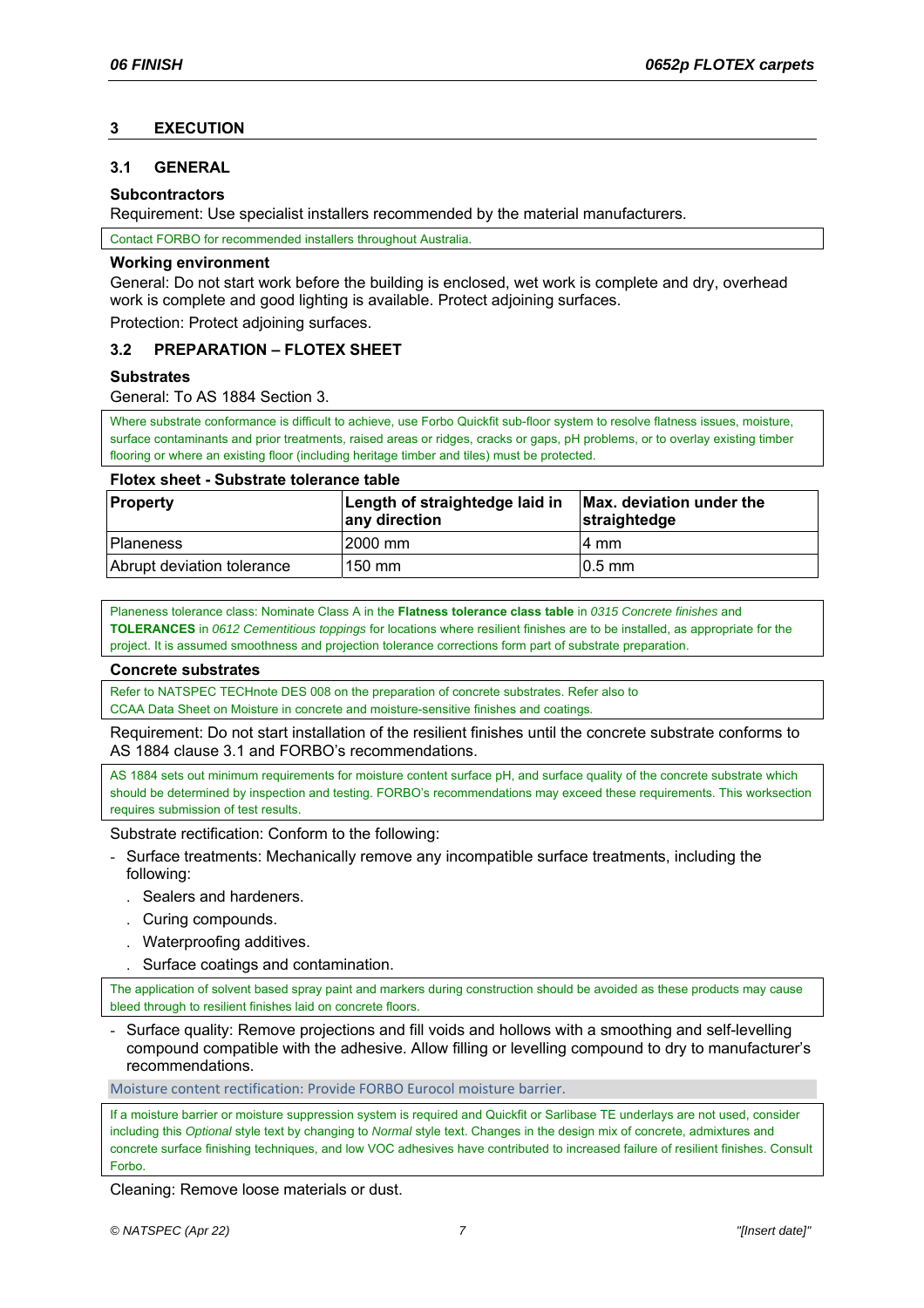### **Timber, plywood, particleboard and fibre cement sheet substrates**

Requirement: Do not start installation of the resilient finishes until the timber, plywood, particleboard and fibre cement substrate conforms to AS 1884 clause 3.6.

Substrate rectification: Remove projections. If conformance to the **Flotex sheet - Substrate tolerance table** cannot be achieved, provide an underlay in brick pattern with joints avoiding substrate joints.

Cleaning: Remove oil, grease, traces of applied finishes and loose materials or dust.

#### **Conditioning**

General: Stabilise the room to a temperature of 18 to 27ºC for at least 48 hours prior to, during and at least 24 hours after installation.

Conditioning of floor covering and subfloor: To AS 1884 clause 4.1 and FORBO's recommendations.

Acclimatisation: Acclimatise Flotex rolls by storing upright in the laying area at a steady temperature of 18 to 27ºC for at least 24 hours prior to installation.

This is of particular importance if the rolls have been stored or delivered in conditions of extreme temperature and/or humidity.

## **3.3 PREPARATION – FLOTEX TILES AND PLANKS**

#### **General**

Pre-installation requirements: To AS 2455.1 Section 2 and AS 2455.2 Section 4.

Flotex tiles and planks are installed as per traditional carpet tiles. AS 2455.1 Section 2 details information that the subcontractor requires before installation including information it is recommended be exchanged early in the design stage. AS 2455.2 Section 4 provides additional requirements for carpet tiles.

#### **Substrate**

Where substrate conformance is difficult to achieve, use Forbo Quickfit sub-floor system to resolve flatness issues, moisture, surface contaminants and prior treatments, raised areas or ridges, cracks or gaps, pH problems, or to overlay existing timber flooring or where an existing floor (including timber and tiles) must be protected.

The requirements of AS 2455.1 Appendix A (Normative) also apply to Flotex tiles and planks. It requires the (sub)contractor to seek advice from the purchaser about relevant details of the subfloor and contains extensive contractual requirements.

General: Conform to the following:

- To AS 2455.1 or AS 2455.2, as appropriate.
- Clean and free of any deposit or finish which may impair adhesion or location and functioning of control joints.
- Free of any imperfections, including ridges, indentations and projections which may adversely affect the installed Flotex textile.

Concrete substrate rectification: Remove projections, grind as necessary and fill voids and hollows with a levelling compound compatible with the adhesive to achieve the required tolerance.

Raised areas rectified by grinding: Test the freshly exposed concrete surface for pH and obtain verification of compatibility with the adhesive.

If rectifying by grinding, consider including this *Optional* style text by changing to *Normal* style text. Freshly exposed concrete has high alkalinity and problems have been encountered overseas.

Timber substrate rectification: Remove projections. If conformance with the **Flotex tile and plank - Substrate tolerance table** cannot be achieved, fix a hard underlay in brick pattern of use Forbo Quickfit. Make sure joints do not coincide with substrate joints.

Moisture content: Do not start installation unless:

- Concrete: The moisture content of the concrete has been tested to AS 2455.1 Appendix B and the values in AS 2455.1 Appendix B and AS 2455.2 Appendix B as appropriate have been obtained.

Seek advice from Forbo, if required. Refer to NATSPEC TECHnote DES 008 on the preparation of concrete substrates. Refer also to CCAA Data Sheet on Moisture in concrete and moisture-sensitive finishes and coatings.

- Timber, plywood or particleboard substrates: The moisture content of the substrate has been tested to AS/NZS 1080.1 for timber and particleboard or AS/NZS 2098.1 for plywood and values are obtained as follows:
	- . Air conditioned buildings: 8 to 10%.
	- . Intermittently heated buildings: 10 to 12.5%.
	- . Unheated buildings: 12 to 15%.

Alkalinity: Do not start installation unless: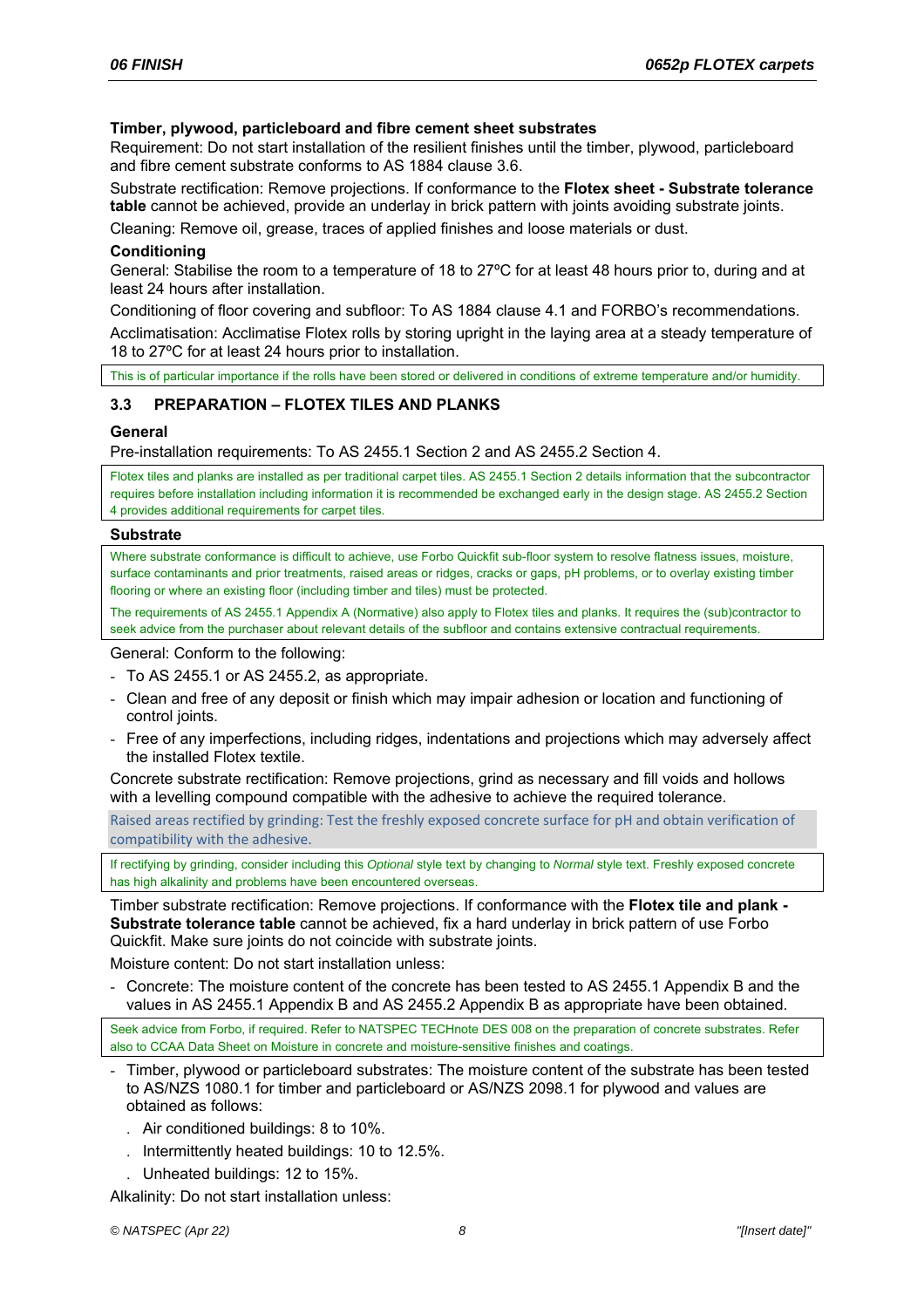- Concrete: The alkalinity of the concrete has been tested to AS 2455.1 Appendix B and the values in AS 2455.1 Appendix B and AS 2455.2 Appendix B as appropriate have been obtained.

Seek advice from Forbo, if required. Where Forbo Quickfit sub-floor system is used many substrate issues are resolved. This includes alkalinity, flatness, moisture, surface contaminants and prior treatments, raised areas or ridges, cracks or gaps.

| Flotex tile and plank - Substrate tolerance table |                                                 |                                          |  |
|---------------------------------------------------|-------------------------------------------------|------------------------------------------|--|
| <b>Property</b>                                   | Length of straightedge laid in<br>any direction | Max. deviation under the<br>straightedge |  |
| <b>Flatness Class B</b>                           | 3 m                                             | 16 mm                                    |  |
| <b>Smoothness</b>                                 | $150 \text{ mm}$                                | 1 mm                                     |  |
| <b>Planar</b>                                     | l2000 mm                                        | 4 mm                                     |  |

Flatness tolerance class: Nominate Class B in *0315 Concrete finishes* and *0612 Cementitious toppings* for locations of carpet as appropriate for the project. It is assumed that smoothness and planar tolerance corrections form part of substrate preparation.

#### **Conditioning**

General: Stabilise the room to a temperature of 18 to 27ºC for at least 48 hours prior to, during and at least 24 hours after installation.

Acclimatisation: Acclimatise Flotex tiles and planks by placing in opened boxes in the laying area for at least 24 hours prior to installation. Where tiles or planks have been stored or transported in temperatures below 10°C, immediately before acclimatisation, increase minimum acclimatisation period to 48 hours.

This is of particular importance if the tiles and planks have been stored or delivered in conditions of extreme temperature and/or humidity.

## **3.4 INSTALLATION – FLOTEX SHEETS, TILES AND PLANKS**

**Flotex tile and plank - Substrate tolerance table** 

#### **General**

Requirement: To AS 1884 Section 5 and FORBO's published installation procedures and recommendations.

Fixtures: Remove door stops and other fixtures, and refix in position undamaged on completion of the installation. Make sure fixings penetrate substrate and are stable.

Partitions: Make sure all internal partitions have been installed prior to laying Flotex flooring.

### **Batching**

Requirement: In a single area and for each documented type, quality, or colour, use floor covering from one manufacturing batch and dye lot.

#### **Sheet set-out**

General: Set out sheets to give the minimum number of joints. Position joints away from areas of high stress. Run sheet joints parallel with the long sides of floor areas, vertically on non-horizontal surfaces. Make sure joints in underlay do not coincide with joints in Flotex flooring.

Direction: Install sheets in the same documented direction for seaming and with directional arrows on the backing all pointing in the same direction.

The arrows on the back of the sheet indicate the pile direction and should point towards the main light source, never away.

Corridors: Run directional arrows along length of the corridor.

Where corridors intersect, a decorative border is recommended as a separator to avoid pattern cross match at the intersection.

Patterns, designs and inlays: As documented.

Bespoke designs and patterns are possible and must documented on the drawings or detailed by Forbo Floorcoverings.

#### **Tile set-out**

General: Set out tiles generally from centre of room. If possible, cut tiles at margins only to give a cut dimension of at least 100 mm x full tile width. Match edges and align patterns.

Amend text if tile layout and joints have been documented.

Direction: Install tiles in the documented direction using the directional arrows on the backing.

The arrows on the back of the tiles indicate the pile direction. Document the required direction of the tiles on the drawings. Options include Tessellated, Monolithic, Brick, Half Drop. Options for the direction of the tile installation will vary between product designs. Consult with Forbo Floorcoverings, if required.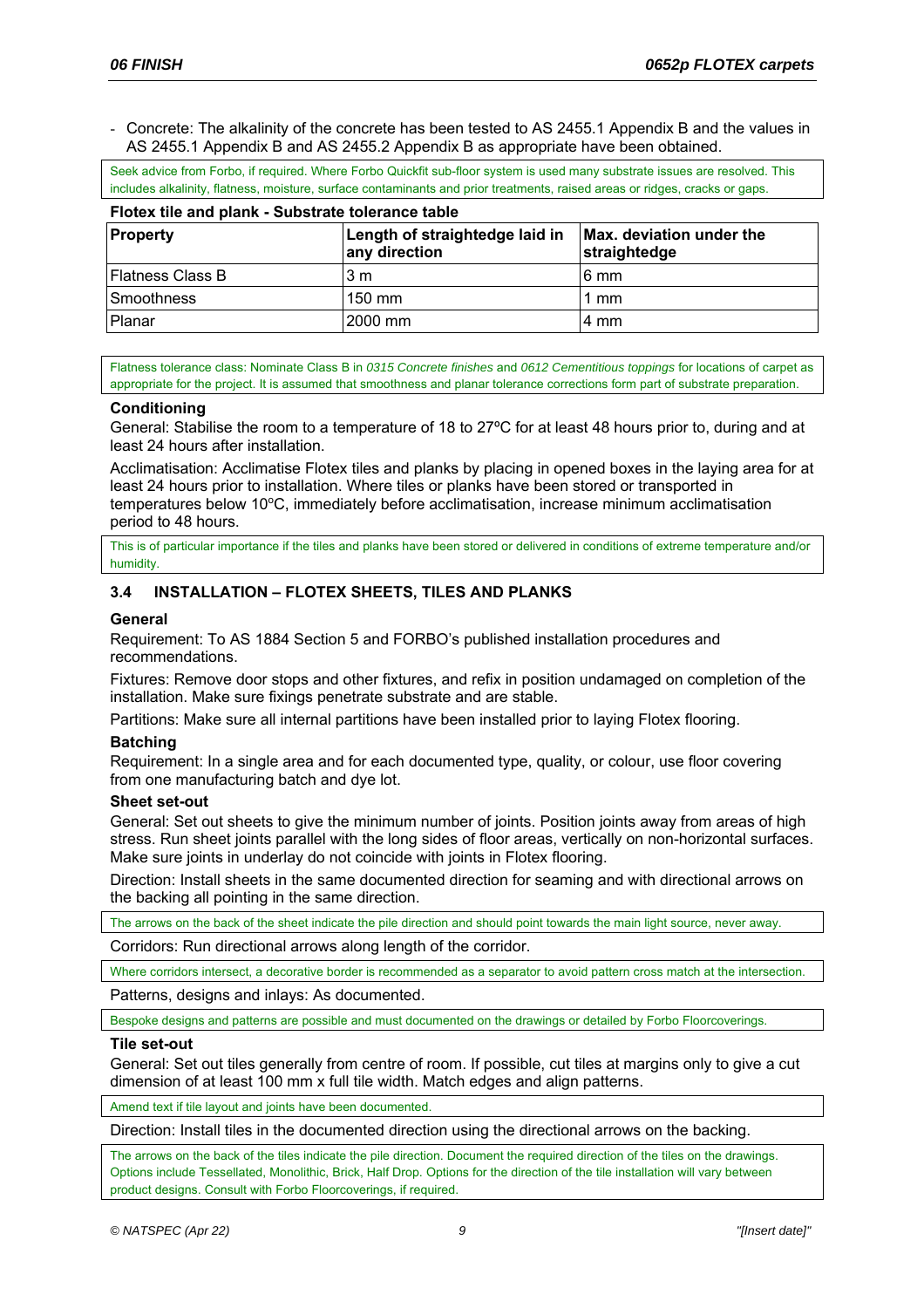Patterns, designs and inlays: As documented.

Bespoke designs and patterns are possible and must documented on the drawings or detailed by Forbo Floorcoverings.

#### **Plank set-out**

General: Set out planks from centre of room. Align patterns, texture and grain in one direction.

Amend text if plank layout and joints have been documented.

Direction: Install planks in the documented direction using the directional arrows on the backing.

The arrows on the back of the planks indicate the pile direction. Document the required direction of the planks on the drawings. Options include Half Drop, Herringbone, Double Herringbone, Weave. Options for the direction of the plank installation will vary between product designs. Consult with Forbo Floorcoverings, if required.

Patterns, designs and inlays: As documented.

Bespoke designs and patterns are possible and must documented on the drawings or detailed by Forbo Floorcoverings.

### **Edges**

General: Make sure edges are firm, machine-cut accurately to size and square to the face, and that edges are square to each other before installation. Make sure all adjoining cut edges of Aquajet designs align correctly.

### **Expansion joints**

General: Refer to FORBO's published installation procedures and recommendations for joint widths, and area and length limitations.

## **Joints**

General: Butt edges together to form tight neat joints showing no visible open seam.

Doorways: Where changes of floor finish occur at doorways, locate the joint on the centreline of the door leaf in the closed position.

If the floor finish is to be divided into bays, specify here the bay size, dividing strip or joint filler

### **Junctions**

General: Scribe neatly up to returns, edges, fixtures and fittings. Finish flush with adjoining surfaces.

# **Rolling**

General: If rolling is required, roll the finish in multiple directions before the adhesive sets and to FORBO's recommendations.

### **Change of finish**

General: Maintain finished floor level across changes of floor finish, including Flotex, LVT, Marmoleum and vinyl.

# **Cleaning**

General: Keep the surface clean as the work proceeds.

### **Scrap recycling**

General: Retain scraps to return to Forbo Flooring Systems Australia for recycling.

Forbo Flooring Systems Australia will assist with recycling of site scrap of Forbo products.

# **3.5 STAIRS AND LANDINGS**

# **Stair and landing nosing**

### Type: [complete/delete]

e.g. Approved extruded slip-resisting aluminium nosing or Purpose-made moulded slip-resisting vinyl section, or specify by proprietary name. See BCA D2.13 and BCA D2.14 for slip resistance, and AS 1428.1 for minimum luminance contrast.

### **Stair treads and risers**

General: Use a separate piece of Flotex for each tread and riser.

Fixing: Use contact adhesive for risers.

Direction: As follows:

- Treads: Lay the pile (direction arrows) towards the nose of the step.
- Risers: Lay the pile (direction arrows) downwards towards the tread.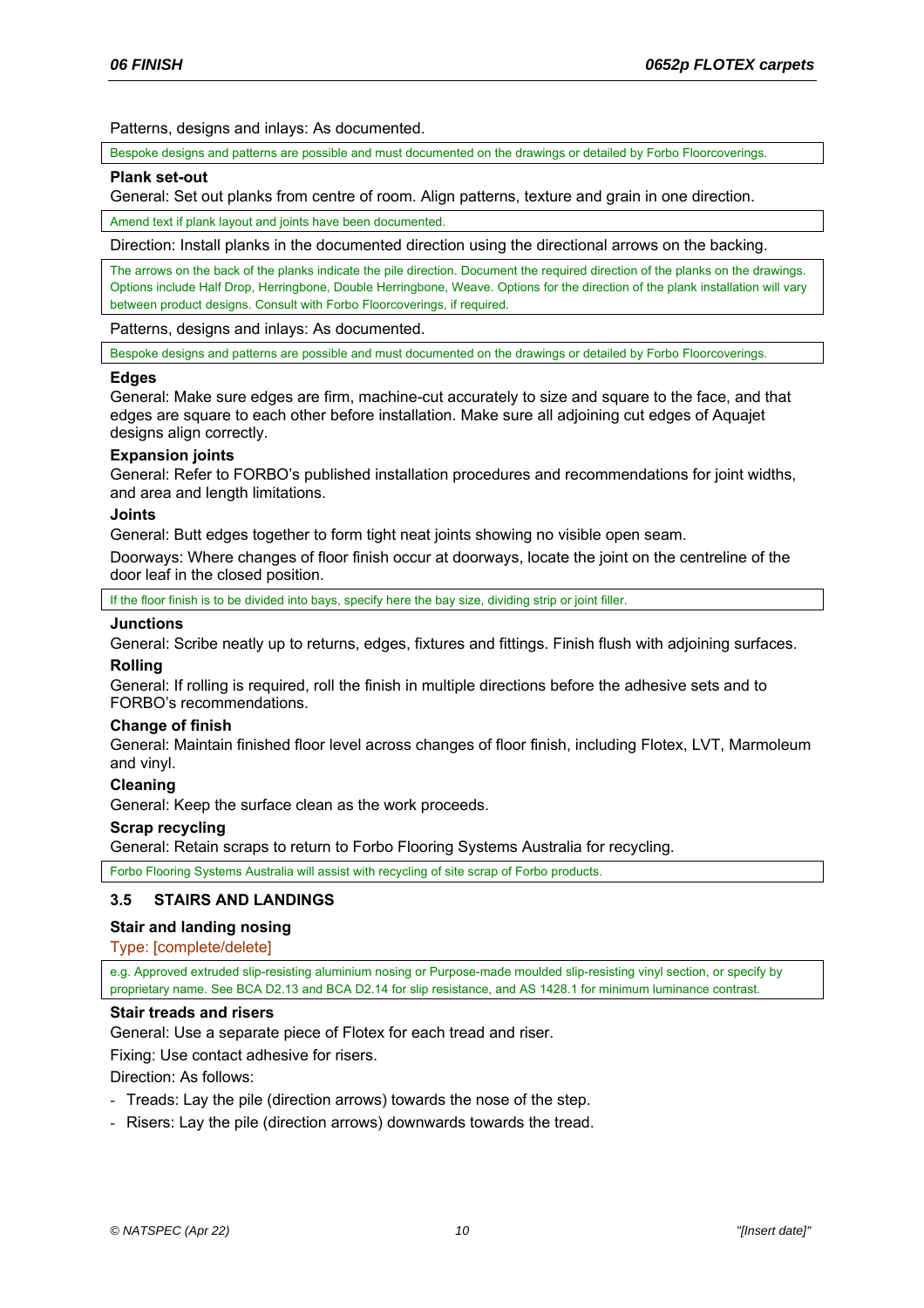# **3.6 TESTING**

### **Substrate tests**

Moisture content: Test substrate for suitability for the installation of resilient floor coverings to AS 1884 Appendix A.

- Maximum relative humidity of concrete: To AS 1884 Appendix A3.2.

- Moisture content of timber, plywood and particleboard subfloors: To AS 1884 Appendix A3.3.

Forbo can offer a range of options which can be used on concrete slabs with a moisture content greater than the maximum allowed by AS 1884, or that require a moisture content less than the maximum allowed by AS 1884, or that require a moisture content less than the maximum allowed by AS 1884. This includes use of Quickfit underfloor system or Sarli TE underlay.

Surface pH: Test concrete subfloor for suitability for the installation of resilient floor coverings to AS 1884 Appendix C.

- Maximum pH: 10.

Testing of pH should be carried out after any surface grinding. Freshly exposed concrete has high alkalinity and problems have been encountered overseas. Forbo can offer a range of options to resolve onsite issues.

#### **Site tests**

Impact sound insulation rating of completed installation: To AS ISO 717.2.

Weighted standardized impact sound pressure level (L'<sub>nT,w</sub>) is a single-number rating, expressed in decibels, of the field measurement of frequency dependent impact sound insulation between rooms in buildings. It is determined by reference to AS ISO 717.2 from measurements of standardized impact sound pressure level made in accordance with AS/NZS ISO 140.7 over the third octave band frequency range 100-3150 Hz.

Site testing is expensive. Delete if not required. See NATSPEC TECHnote DES 027 for information on the options available for BCA compliance.

## **3.7 COMPLETION**

### **Cleaning**

General: Conform to FORBO's cleaning and maintenance guidelines.

Forbo provide Cleaning and Maintenance Guidelines for their Flotex products.

Progressive cleaning: Progressively clear scrap material and debris from the floor and vacuum. Remove traces of adhesive residue from floor and skirting using warm water, a hand scrubbing brush and paper towel.

Vacuum cleaners with an electrically powered brush are recommended for use on Flotex.

Final cleaning: When the installation is complete, clean the carpet as necessary to remove extraneous matter, marks and soiling. Allow minimum of two days for adhesives to dry and cure before the final clean. Use spot cleaning method and self-contained water extraction method, as required.

### **Protection**

Requirement: Provide drop sheets. If wheeled traffic is to follow the installation, protect with hardboard sheets butted and fixed with adhesive tape.

### **Spares**

Spare material: Supply spare matching materials of each type, colour and design of Flotex, from the same batch for future replacement purposes.

Offcuts: Retain Flotex offcuts exceeding  $0.5$  m<sup>2</sup> in area and 450 mm in both length and width. Labelling: Label spare and offcut material appropriately, including the location of the laid area corresponding to each batch. Securely and separately package each batch in a suitable wrapping. Quantity of spare material: At least 1% of the quantity installed, in full or part length rolls, tiles or planks.

### Storage locations: [complete/delete]

### **Warranties**

Requirement: Submit FORBO's and installer's warranty of the material, workmanship and application. Warranty items: [complete/delete]

Describe the requirements of warranties in PRODUCTS or EXECUTION, as appropriate, and list the submissions required here. Warranty terms: [complete/delete]

Consult or negotiate with FORBO for warranty terms, and specify only such terms as are actually available. State requirements.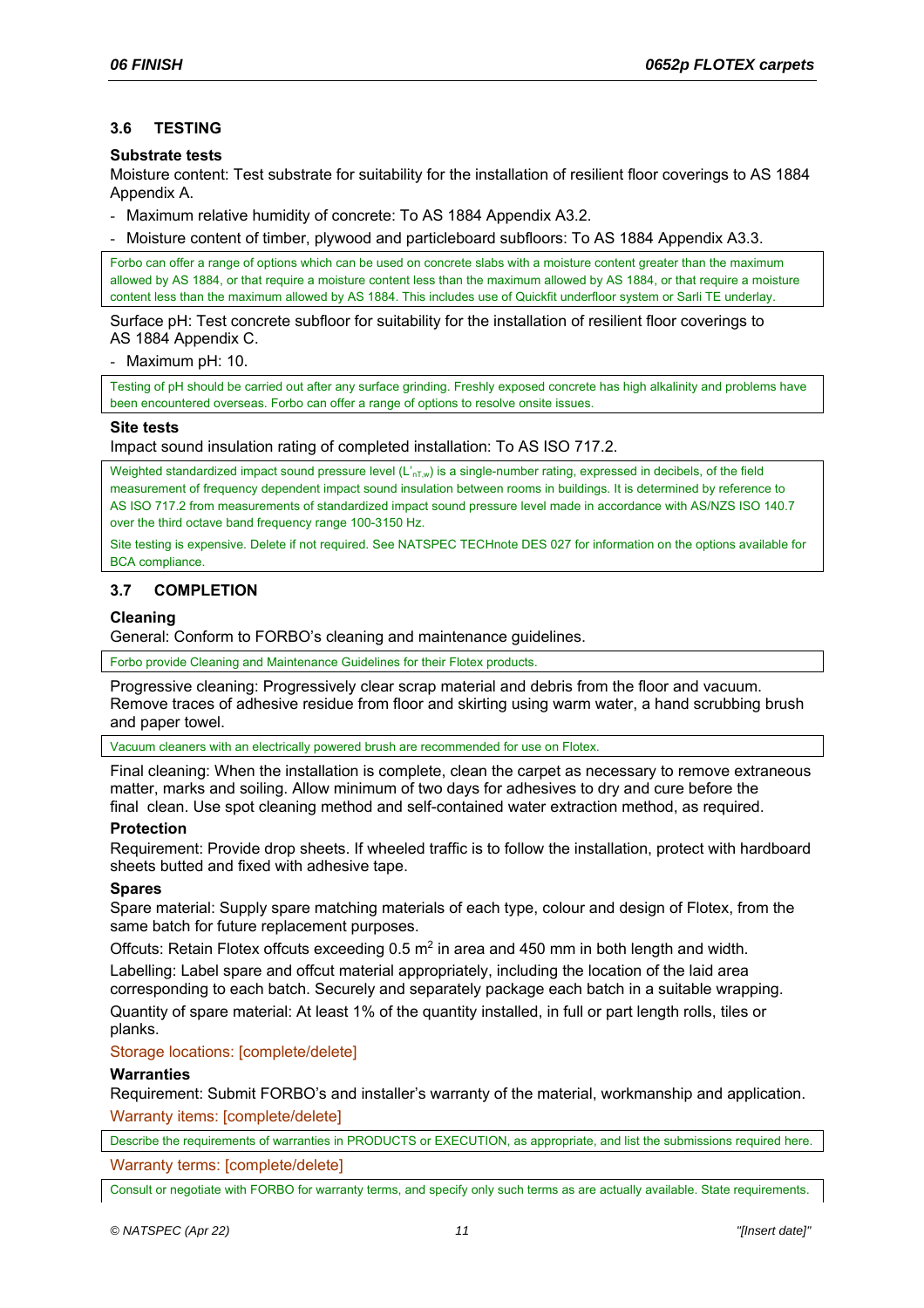FORBO provides a 10 year product warranty for FLOTEX floor coverings. A 21 year warranty is available where Forbo Coral Entrance Matting, adhesives and underlays are used.

For detailed warranty conditions refer to FORBO's Warranty Packs at www.forbo.com/flooring/en-au/downloads/warranty/

# **4 SELECTIONS**

**Schedules** are a tool to specify properties required for products or systems. If the principal permits documentation of the product or system by proprietary name, some of the properties may be unnecessary and can be deleted. Document the product or system's location or application here and/or on the drawings with a matching project code. Refer to NATSPEC TECHnote GEN 024 for guidance on using and editing schedules.

## **4.1 SCHEDULES**

#### **Flotex textile floor covering schedule**

|                                                                                                                         | A      | B      | C      |
|-------------------------------------------------------------------------------------------------------------------------|--------|--------|--------|
| Product                                                                                                                 | Flotex | Flotex | Flotex |
| Type                                                                                                                    |        |        |        |
| Slip resistance<br>classification                                                                                       |        |        |        |
| Colour and pattern                                                                                                      |        |        |        |
| Dimensions (mm)                                                                                                         |        |        |        |
| Underlay                                                                                                                |        |        |        |
| Entrance matting: Type<br>and colour                                                                                    |        |        |        |
| Impact sound insulation:<br>Laboratory value:<br>Weighted normalised<br>impact sound pressure<br>level $(L_{n,w})$      |        |        |        |
| Impact sound insulation:<br>Field test: Weighted<br>standardised impact<br>sound pressure level<br>(L <sub>nT,w</sub> ) |        |        |        |
| Adhesive                                                                                                                |        |        |        |
| Critical radiant flux (CRF)<br>(kW/m <sup>2</sup> )                                                                     |        |        |        |
| Smoke development                                                                                                       |        |        |        |
| Edge strip: Finish and<br>colour                                                                                        |        |        |        |

The codes in the header row of the schedule designate each application or location of the item scheduled. Edit the codes to match those in other contract documents.

Type: Select from: Sheet, tile, acoustic tile or plank (each have unique acoustic properties and fire hazard properties).

Colour and pattern: Select from:

- Sheet Canyon, Calgary, Metro, Penang, Borders, Naturals, Vision-HD, HD-Bespoke Digital, Bespoke Aquajet.
- Tile or plank Canyon, Calgary, Metro, Penang, Cirrus & Stratus, Integrity & Complexity, Montage, Ombre', Refract, Frameweave, Converge, Triad, Seagrass, Savannah, Box-Cross, Marble, Wood, Concrete, Bespoke Aquajet.
- Acoustic tile Metro Grey.

Contact Forbo for the full range and availability of Flotex colours and patterns.

Dimensions: Select from:

- Sheet 2000 mm width.
- Tiles 500 x 500 mm.
- Plank 1000 mm x 250 mm.

*© NATSPEC (Apr 22) 12 "[Insert date]"*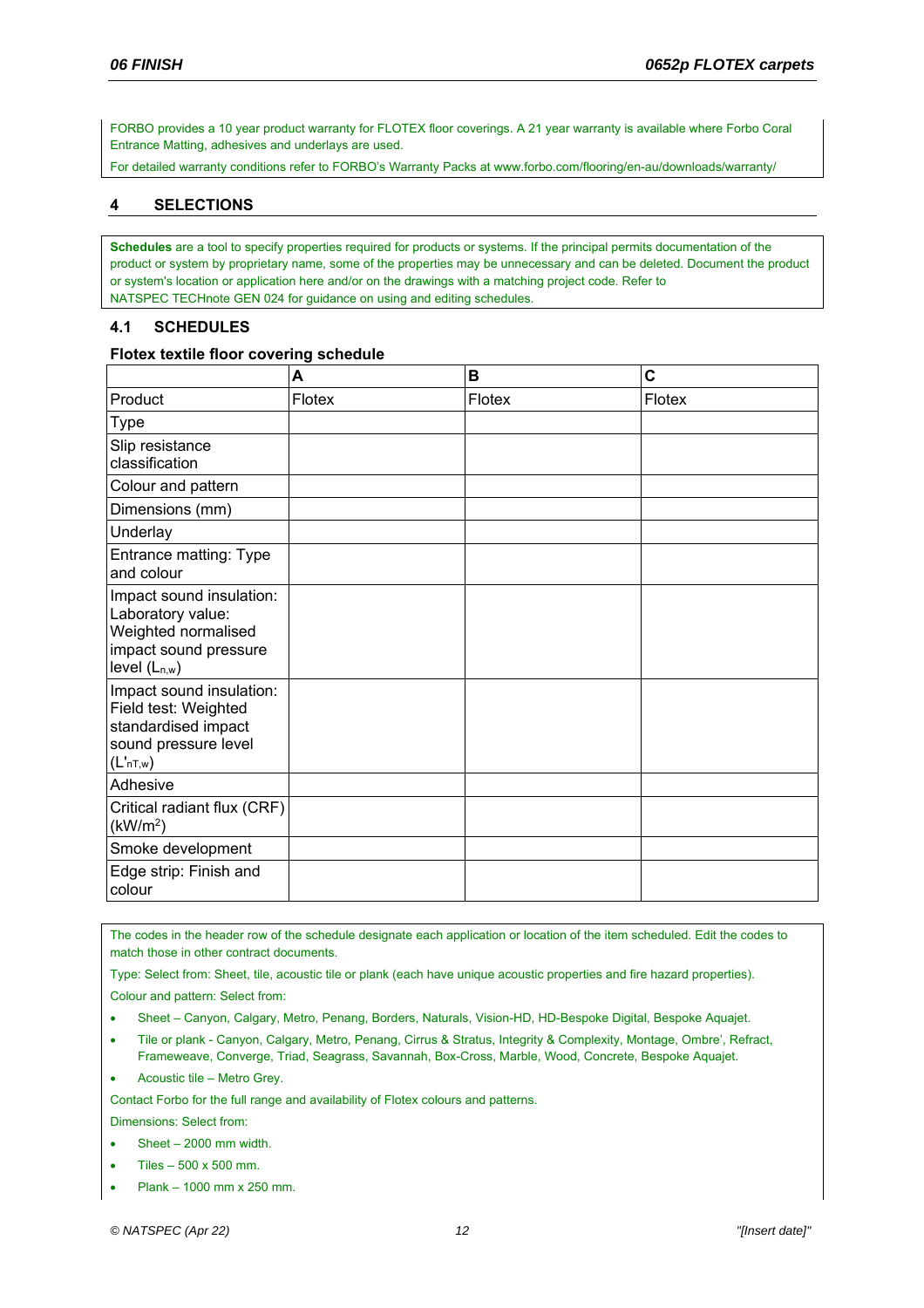Underlay: Select from: Sarlibase Acoustic, Sarlibase TE, QuikFit or Corkment, or other traditional underlays. Quickfit is an underfloor system with acoustic benefits – combine with other underlays to further improve acoustic values and improve shock absorption.

Entrance matting: Select from: Coral Classic, Coral Brush, Coral Duo, Coral Interior, Coral Grip. Contact Forbo for the full range and availability of Coral colours and patterns.

Impact sound insulation (Ln,w): Nominate as follows:

- Sheet:  $\geq 20$  dB (+ underlay).
- Tile or plank:  $≥ 19$  dB (+ underlay).
- Acoustic tile:  $\geq$  22 dB (+ underlay).

Refer to NATSPEC TECHnote DES 027 for information impact sound insulation. The impact insulation laboratory value should meet the Deemed-to-Satisfy value nominated in the NCC. If the field test option is adopted the value for the impact insulation field test should satisfy the NCC. Impact sound insulation combines Flotex with any proposed underlay (increasing performance). Contact Forbo for further information.

Adhesive: Select from Eurocol 540, Eurocol 640 (low VOC) or PS1 Tile Fix.

Critical radiant flux: Nominate as follows:

- $\bullet$  Sheet: 9.0 kW/m<sup>2</sup>.
- $\bullet$  Tile and plank: 8.4 kW/m<sup>2</sup>.
- Acoustic tile:  $>4.5$  kW/m<sup>2</sup>.

Critical radiant flux values should meet the appropriate value from BCA Spec C1.10 Table 2 for the building class.

Smoke development: Nominate as follows:

- Sheet: 96% min.
- Tile and plank: 270% min.
- Acoustic tile: <750% min.

Edge strip: Stair and landing nosings to AS 1428.1.

- Finish: e.g. Hard clear anodised aluminium.
- Colour: At the nosing of each tread, a strip across the full width of the stair is required to have a minimum luminance contrast of 30% to the background.

#### **Tactile ground surface indicators schedule**

|                | − | в |  |
|----------------|---|---|--|
| Product        |   |   |  |
| Type           |   |   |  |
| Edge protector |   |   |  |
| Material       |   |   |  |
| Colour         |   |   |  |

The codes in the header row of the schedule designate each application or location of the item scheduled. Edit the codes to match those in other contract documents.

Product: Refer to manufacturer's range. Many of the following items in the schedule may not be required if the product identification is sufficient. Delete any items below if sufficiently covered by the product details nominated here.

Type: Directional, Warning or Integrated. Both warning and directional indicators may be required.

Edge protector: Button bevelled, Button round, Bar thin or Bar thick.

Material: Porcelain, Stainless steel, Thermoplastic urethane injection moulded (TPU), Rubber. Refer to manufacturer.

Colour: A colour contrast is required, in both wet and dry conditions, between the tactile indicators and the adjacent surface and that the colour provides a luminance contrast to the surrounding surface to AS/NZS 1428.4.1 Appendix E. Refer to manufacturer's range.

#### **REFERENCED DOCUMENTS**

#### **The following documents are incorporated into this worksection by reference:**

| <b>AS ISO 717</b>  |      | Acoustics - Rating of sound insulation in buildings and of building elements |
|--------------------|------|------------------------------------------------------------------------------|
| AS ISO 717.2       | 2004 | Impact sound insulation                                                      |
| <b>AS/NZS 1080</b> |      | Timber - Methods of test                                                     |
| AS/NZS 1080.1      | 2012 | Moisture content                                                             |
| <b>AS/NZS 1859</b> |      | Reconstituted wood-based panels - Specifications                             |
| AS/NZS 1859.4      | 2018 | Wet process fibreboard                                                       |
| AS 1884            | 2021 | Floor coverings - Resilient sheet and tiles - Installation practices         |